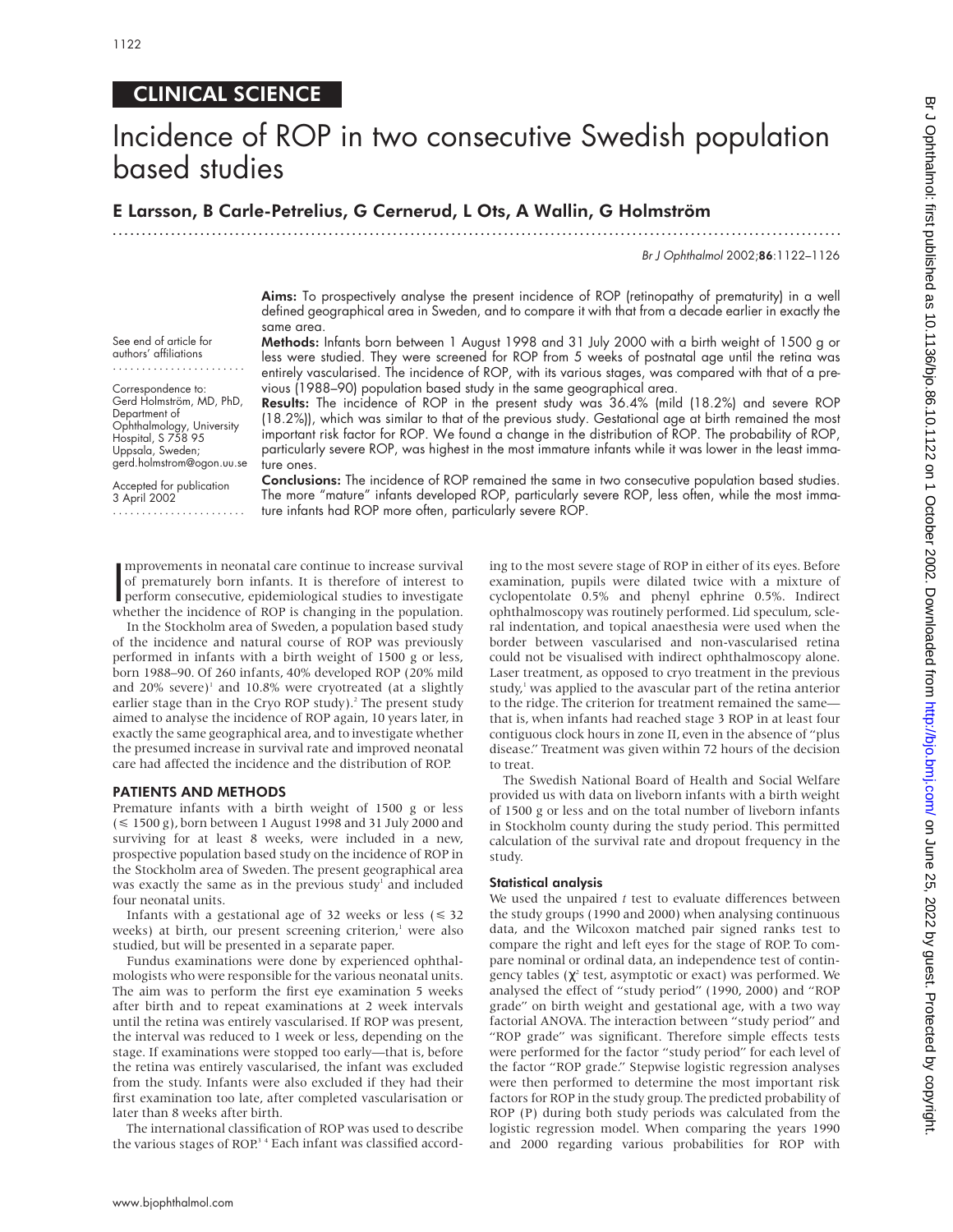increasing gestational age, an interaction term between the factors "year" and "gestational age" was included in the logistic regression model. The severity of ROP was also classified into three categories—that is, no, mild, and severe. A logistic model was then performed for the study groups (1990, 2000) and the predicted probability for each category of ROP in the two study groups was calculated.

# RESULTS

During the study period from 1 August 1998 to 31 July 2000, there were 38 430 liveborn infants in Stockholm county, of whom 331 (0.86 %) had a birth weight of  $\leq$  1500 g. Forty infants died before 8 postnatal weeks of age, leaving 291 infants with a survival rate of 87.9% at 8 weeks. Twenty four infants were never referred to us, 11 were excluded (two were examined too late and nine were completed too early), and three infants died before screening of their eyes was finished. This gave a dropout frequency of 13.1% (38/291).

The remaining 253 infants comprised the present study group and had a mean gestational age of 28.5 (range 23–34) weeks at birth, a mean birth weight of 1118 (range 462–1500)g. There were 121 girls (47.8%) and 132 (52.2%) boys; 201 infants were the products of singleton (79.4%) and 52 of multiple deliveries (20.6%).

ROP was found in 36.4% (92/253) of the infants, their mean gestational age at birth being 26.7 (23–32) weeks and their mean birth weight 929 (462–1494) g. Mild ROP (stages 1 and 2) was found in 18.2% (46/253) and severe ROP (stages 3–5) in 18.2% (46/253). We found no significant differences between the eyes and the stage of ROP.

Laser treatment was given to 31 (12.3%) infants, of whom two were operated on with a cerclage in one of their eyes.

#### Comparison of infants with a birth weight of  $\leq 1500$  g, born in 1988–1990 ("1990") and in 1998–2000 ("2000")

There were 260 infants in the 1990 group and 253 infants in the present 2000 group with a birth weight of  $\leq 1500$  g. No difference was found between the groups for sex and single versus multiple births. A slight difference was seen (p=0.02) in their mean gestational age—that is, 29.0 (24–35) weeks in the 1990 group and 28.5 (23–34) weeks in the 2000 group. Their mean birth weights were similar, 1157 (648–1500) g versus 1118 (462–1500) g.

The distribution of gestational ages and birth weights in the two groups are shown in Figure 1A and B.

The incidence of total, mild or severe ROP did not differ in the two groups on the whole (Table 1). When dividing infants according to gestational ages into subgroups, a significant difference in the total incidence of ROP was found in the youngest ( $\leq 26$  weeks) group (p=0.027) and in the 30-32 week gestational age group (p=0.001) (Table 2). In the former group, the difference mainly concerned an increased frequency of severe ROP. In the latter group, there was a difference in both mild and severe ROP, a reduction in the frequency of severe ROP being most marked. Owing to the small number of infants with ROP in both groups, further analyses were unreliable.

When dividing infants into subgroups according to their birth weights ( $\leq 750$  g, 751–1000 g,  $>1000$  g) (Table 3), we found a significant reduction in the total incidence of ROP in the heaviest group ( $p=0.001$ ). In the lightest group there were few infants and all with a birth weight  $\leq 1000$  g were therefore analysed together. In the latter group there was an increase in the total incidence of ROP ( $p = 0.039$ ). As regards the frequencies of mild and severe ROP, the most obvious changes were an increase in severe ROP in the smallest infants and a reduction of severe ROP in the heaviest group of the "2000" infants.



Figure 1 (A) Distribution of gestational age at birth (weeks) in the two consecutive groups. (B) Distribution of birth weight (g) in the two consecutive groups.

|                   | No (%) patients |           |  |
|-------------------|-----------------|-----------|--|
|                   | 1990            | 2000      |  |
| Total study group | 260             | 253       |  |
| ROP stage 1       | 24(9.2)         | 19(7.5)   |  |
| ROP stage 2       | 29 (11.2)       | 27 (10.7) |  |
| ROP stage 3       | 45 (17.3)       | 44 (17.4) |  |
| ROP stage 4       | 6(2.3)          | 2(0.8)    |  |
| ROP stage 5       | 1(0.4)          | 0(0)      |  |
| <b>Total ROP</b>  | 105 (40.4)      | 92 (36.4) |  |

Interaction analyses to evaluate some characteristics of infants with ROP during the two periods, 1990 and 2000, were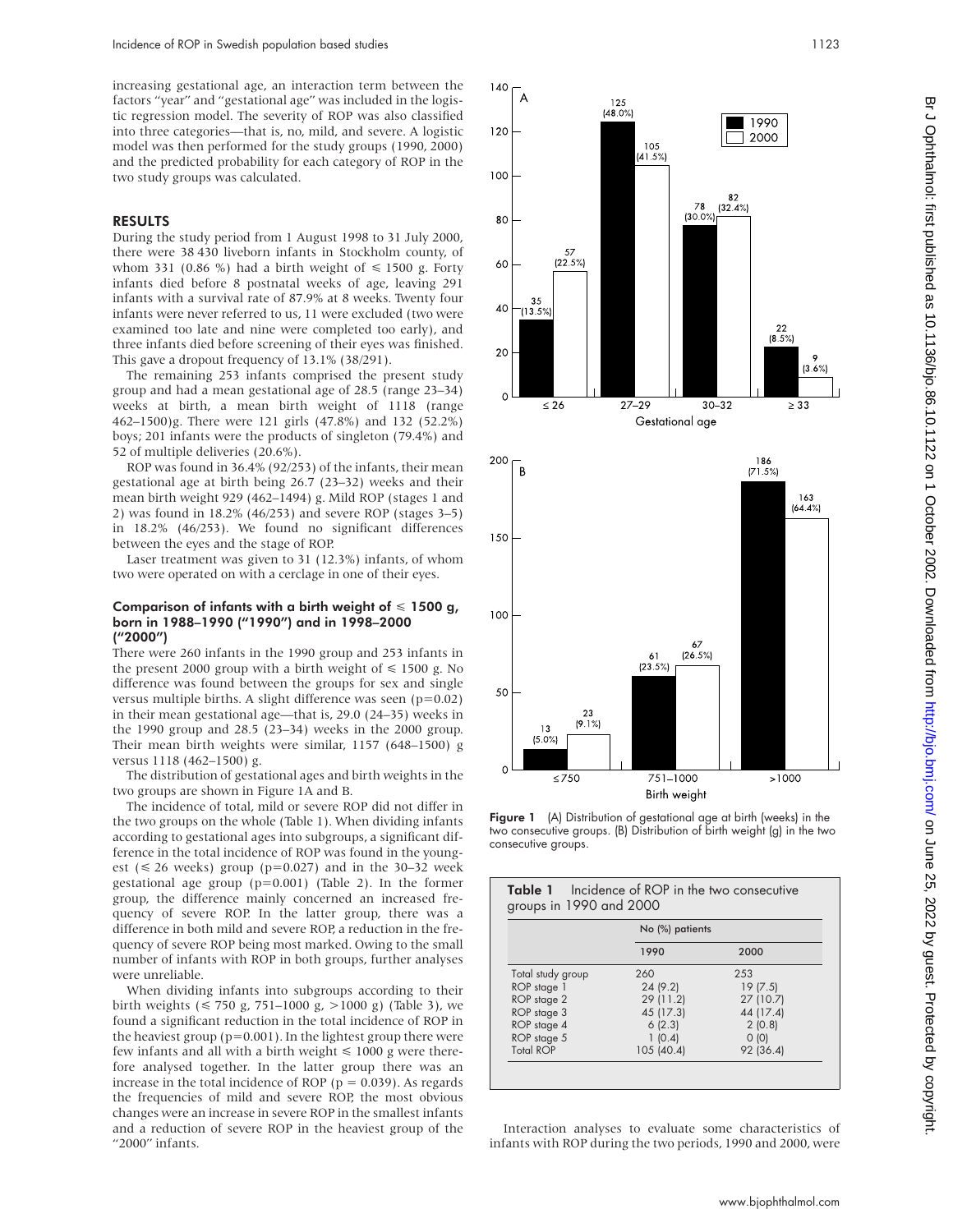|                 | Gestational age at birth (weeks) |           |           |           |           |           |                |        |
|-----------------|----------------------------------|-----------|-----------|-----------|-----------|-----------|----------------|--------|
|                 | $\leqslant$ 26                   |           | $27 - 29$ |           | $30 - 32$ |           | $\geqslant$ 33 |        |
|                 | 1990                             | 2000      | 1990      | 2000      | 1990      | 2000      | 1990           | 2000   |
| No ROP (%)      | 10(28.6)                         | 6(10.5)   | 72 (57.6) | 73 (69.5) | 53 (67.9) | 73 (89.0) | 20 (90.9)      | 9(100) |
| Mild ROP $(\%)$ | 9(25.7)                          | 16(28.1)  | 30(24.0)  | 23 (21.9) | 12(15.4)  | 7(8.6)    | 2(9.1)         | 0(0)   |
| Severe ROP (%)  | 16(45.7)                         | 35(61.4)  | 23(18.4)  | 9(8.6)    | 13(16.7)  | 2(2.4)    | 0(0)           | O(0)   |
| Total ROP (%)   | 25(71.4)                         | 51 (89.5) | 53 (42.4) | 32(30.5)  | 25(32.1)  | 9(11.0)   | 2(9.1)         | O(0)   |
| Totals          | 35                               | 57        | 125       | 105       | 78        | 82        | 22             | 9      |

|                 | Birth weight (g) |           |          |           |            |            |
|-----------------|------------------|-----------|----------|-----------|------------|------------|
|                 | $\leq 750$       |           | 751-1000 |           | >1000      |            |
|                 | 1990             | 2000      | 1990     | 2000      | 1990       | 2000       |
| No ROP (%)      | 3(23.1)          | 2(8.7)    | 29(47.5) | 23(34.4)  | 123 (66.1) | 136 (83.4) |
| Mild ROP $(\%)$ | 3(23.1)          | 4(17.4)   | 14(23.0) | 22 (32.8) | 36(19.4)   | 20(12.3)   |
| Severe ROP (%)  | 7(53.8)          | 17 (73.9) | 18(29.5) | 22 (32.8) | 27(14.5)   | 7(4.3)     |
| Total ROP (%)   | 10 (76.9)        | 21(91.3)  | 32(52.5) | 44 (65.6) | 63 (33.9)  | 27 (16.6)  |
| Totals          | 13               | 23        | 61       | 67        | 186        | 163        |

carried out. A significant interaction of mean gestational age and mean birth weight was found among the ROP infants. When further analysing mean gestational age, we found no difference in infants without ROP, a significant difference in those with mild ROP ( $p=0.05$ ), and a highly significant difference in those with severe ROP ( $p < 0.000$ ) (Fig 2A). When analysing mean birth weight, there was no difference in infants without ROP, a significant difference in those with mild ROP (p=0.02), and a highly significant difference in those with severe ROP ( $p < 0.000$ ) (Fig 2B).

Infants treated for ROP—28 cryotreated in the 1990 group and 31 laser treated in the 2000 group—also differed significantly. The mean gestational age at birth was reduced from 27.3 (24–32) weeks to 25.3 (23–28) weeks (p<0.000) and the mean birth weight from 961 (675–1380) g to 781  $(462-1076)$  g (p < 0.000).

# Probability of ROP

In a multiple stepwise logistic regression analysis sex, single/ multiple birth, gestational age at birth, and birth weight were included as independent risk factors for ROP. Gestational age at birth was found to be the most important risk factor for ROP, followed by birth weight (Table 4) as in the previous "1990" study. When gestational age was taken into account, birth weight did not contribute further to the predicted probability of ROP, which is therefore shown only in relation to gestational age at birth (Fig 3). Interaction analysis showed a significant difference between the groups (1990 and 2000) as regards the predicted probability of ROP in relation to gestational age at birth. In the higher gestational ages, a reduced probability of ROP and in the lowest gestational ages, a greater probability of ROP in the 2000 group are seen in the figure. The confidence intervals of the low gestation infants, however, overlap and are wide in the 1990 group, making interpretations more difficult. The probabilities of no, mild, and severe ROP in the two groups are shown in Figures 4A and B.

# **DISCUSSION**

We repeated a population based study on the incidence of ROP in the Stockholm area of Sweden, a decade after a previous



Figure 2 (A) Mean gestational age at birth (weeks) and standard deviation, in relation to stage of ROP in the two consecutive groups. (B) Mean birth weight (g) and standard deviation, in relation to stage of ROP in the two consecutive groups.

study in exactly the same geographical area.<sup>1</sup> Inclusion criteria for the present study was a birth weight of 1500 g or less, as in the preceding study, permitting exact comparison of the incidence and severity of ROP in the population during the two periods.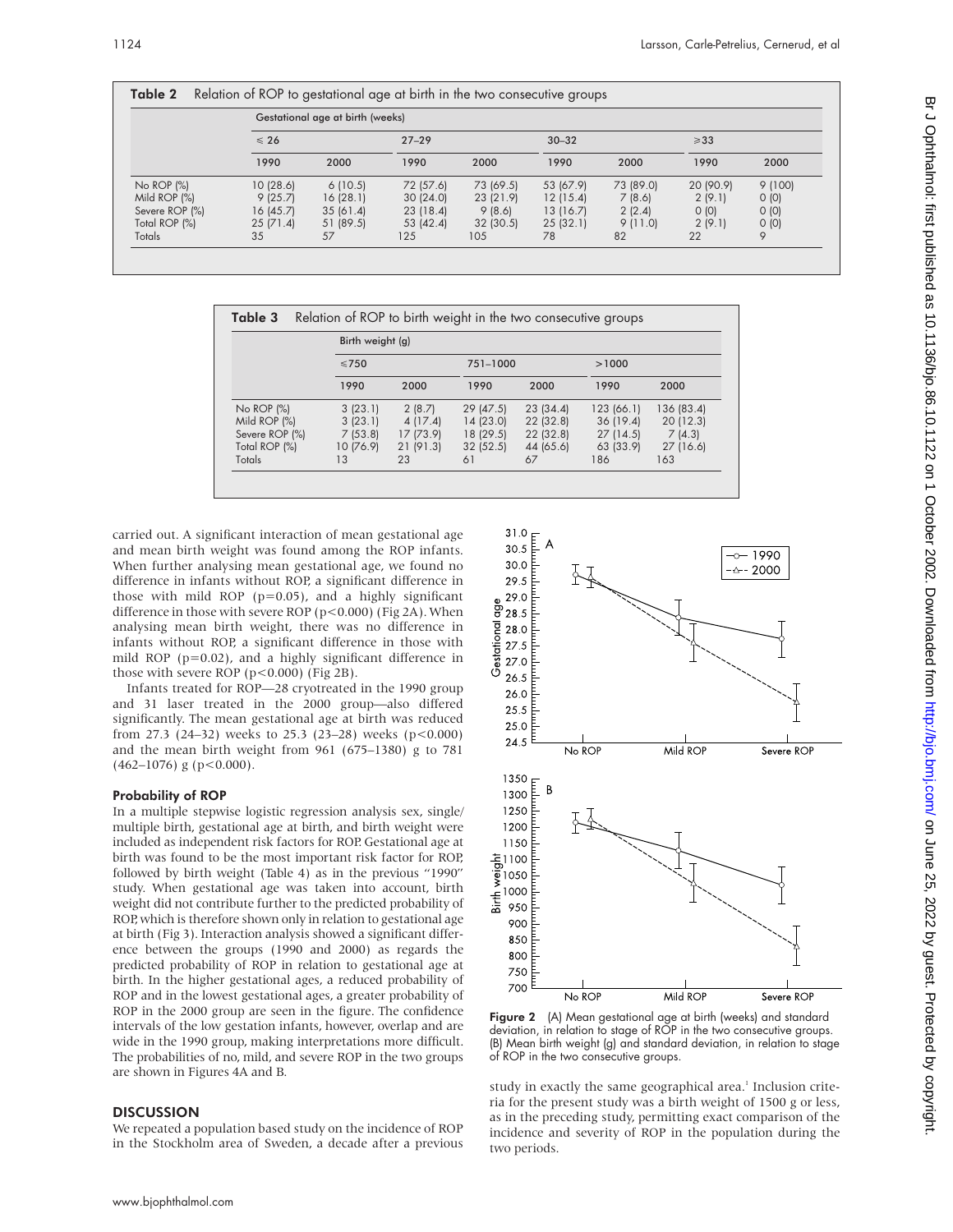| Stepwise logistic regression analysis of risk factors for ROP<br>Table 4 |                          |                         |                        |                                |                                  |  |  |
|--------------------------------------------------------------------------|--------------------------|-------------------------|------------------------|--------------------------------|----------------------------------|--|--|
|                                                                          |                          | Log odds<br>ratio (b)   | Standard<br>error of b | Odds ratio                     | 95% CI of odds ratio             |  |  |
| Birth weight                                                             | Gestational age at birth | $-0.5809$<br>$-0.00243$ | 0.1183<br>0.000916     | $1.788*$<br>1.275 <sup>†</sup> | 1.418 to 2.254<br>1.065 to 1.526 |  |  |
| *Odds ratio for a decrease of 1 week in gestational age.                 |                          |                         |                        |                                |                                  |  |  |

†Odds ratio for a reduction of 100 g in birth weight.



Figure 3 Predicted probability of ROP in relation to gestational age at birth and 95% confidence interval in the two consecutive groups (1990 and 2000) of < 1500 g.

The consecutive study populations ( $\leq$  1500 g) were similar in size, although composed differently. The number of very immature  $(\leq 26$  weeks) infants had increased in the "2000" group, which included two infants having a gestational age of 23 weeks at birth and nine of 24 weeks at birth. No infant of 23 weeks' gestation and only four of 24 weeks' gestation were included in the "1990" group. The survival rate at 8 weeks of infants  $\leq 1500$  g increased from 84% to 87.9% and of infants  $\leq$  1000 g from 71% to 76.5%. Improved neonatal care during the past decade, including antenatal steroids, surfactant therapy, and oscillatory ventilators, is probably the reason for this change.

The dropout groups were also similar in the two consecutive studies, being 11.9% in "1990" and 13.1 % in "2000." However, one would have expected a lower dropout frequency today, since screening for ROP has been well established in Stockholm county during the past 10–15 years.

The incidence of total (36.4% versus 40%), mild (18.2% versus 20%), and severe ROP (18.2% versus 20%) remained the same in the "1990" and "2000" groups. However, a change occurred in the distribution of ROP. The most immature  $(\leq 26)$ weeks) and lightest  $(\leq 1000 \text{ g})$  infants seemed to have an increased risk of ROP in the "2000" group, particularly of severe ROP, while the more mature and heavy infants had a reduction in ROP, particularly of severe ROP. This finding was confirmed by analysing the predicted probability of ROP (see Figs 3 and 4A, B). It seems reasonable to believe that improved neonatal care explains the reduced risk of ROP in the more mature infants, who are probably better taken care of in the neonatal period today than they were a decade ago. Whether the increased risk of ROP in the most immature infants is reflected by an increase in the number of surviving infants in this group or if these surviving extremely immature infants also are sicker, more vulnerable, and prone to develop ROP, is debatable. Our findings, however, accord with the opinion of Vyas *et al*<sup>5</sup> that advanced care with improved survival rates may increase the incidence of ROP in the most immature infants.

Gestational age at birth was the most important risk factor for ROP in both the consecutive groups of  $\leq 1500$  g. Although



Figure 4 (A) Predicted probability of no, mild, and severe ROP in relation to gestational age at birth in the 1990 group  $(\leq 1500 \text{ g})$ . (B) Predicted probability of no, mild, and severe ROP in relation to gestational age at birth in the 2000 group (< 1500 g).

birth weight was a significant risk factor itself, it did not contribute further to the calculated probability of ROP when added to the model of the multiple stepwise logistic regression analysis. ROP is a multifactorial disease and the aetiology is not yet understood. The present study, however, is not a study of risk factors per se. Maternal and neonatal risk factors have previously been studied in this population<sup>67</sup> and showed gestational age to be the major risk factor for ROP. This knowledge will be considered in future discussions on screening for ROP.

Criteria for treatment, slightly earlier than recommended by the American CRYO-ROP study,<sup>2</sup> remained the same throughout the decade (see Methods) although the mode of treatment was changed from cryo to laser. The treated infants were also more immature and lighter in the "2000" group, in accordance with the tendency in the entire group with ROP. No treated infant had a gestational age of more than 28 weeks at birth or a birth weight above 1076 g in the "2000" group of infants  $\leq 1500$  g.

Evaluation of changes in the incidence of ROP requires consecutive, population based studies of exactly the same geographical areas. Only few such studies are available.<sup>89</sup> In accordance with our findings, Bossi and Koerner, in a retrospective study, reported an increase in survival rate and